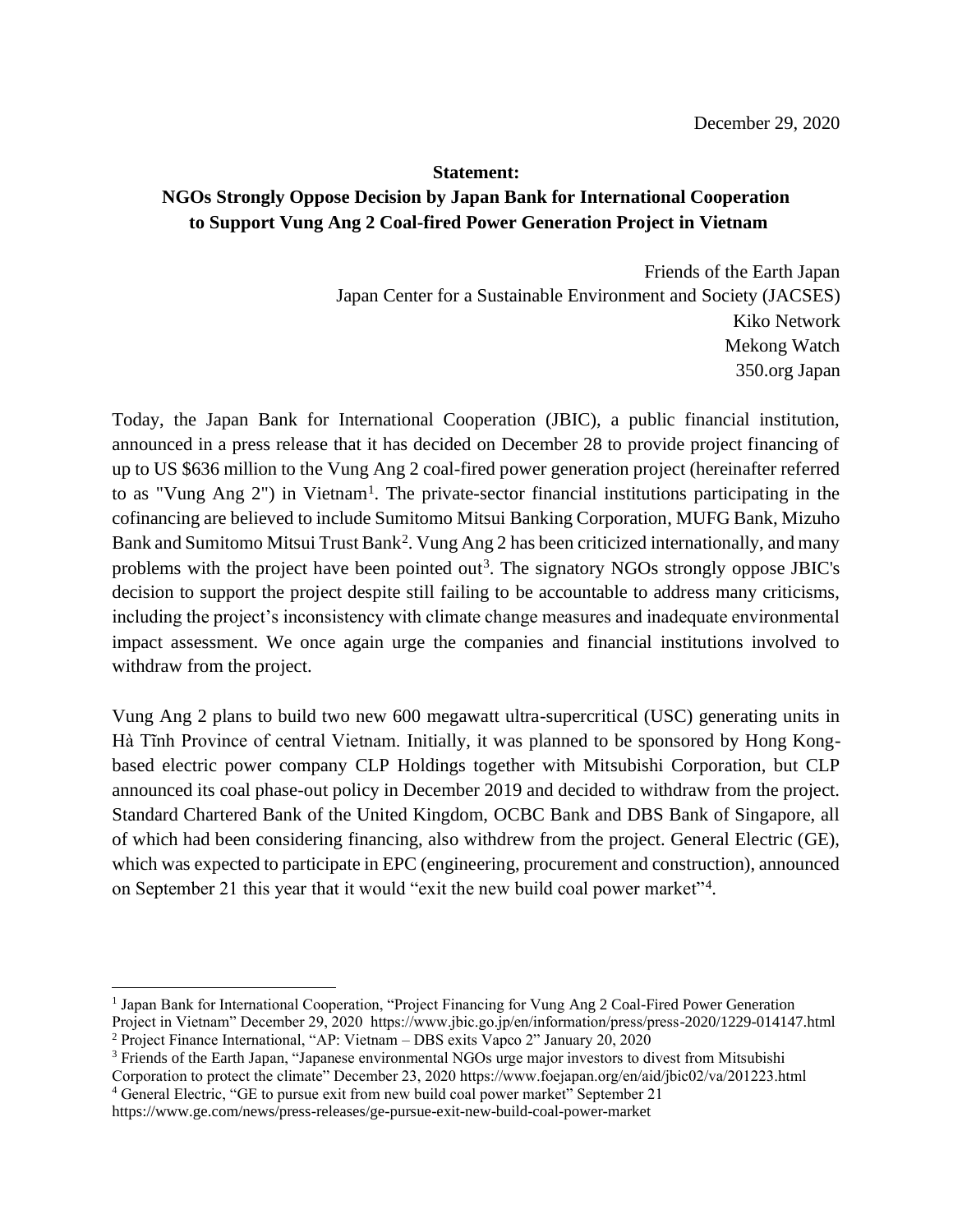The project has raised concerns not only from civil society but also from investors. Nordea Asset Management, the largest asset manager in the Nordic region, disclosed in October 2020 that it had sent letters to public financial institutions and companies involved or alleged to be involved in the project, jointly signed by Amundi, AP7, Allianz and other institutional investors<sup>5</sup>.

The effects of climate change have become significantly visible worldwide. This year, four typhoons hit central Vietnam in a month, causing flooding and massive damage. Urgent action is necessary for climate change. The construction of new coal-fired power plants is not consistent with the goal of the Paris Agreement to hold the global average temperature increase to well below 2°C relative to preindustrial levels and pursue efforts to limit the increase to 1.5°C. Considering the increasing seriousness of the climate crisis everywhere, including Vietnam, all new construction of coal-fired power plants needs to be halted immediately.

In July 2020, the Japanese government decided on the outline of the Infrastructure System Export Strategy and stated that, in principle, the government will not provide public financial support for overseas coal-fired power plants, while also stating that it will not apply the new policy to Vung Ang 2. However, in light of the fact that the government recognized the importance of decarbonization in dealing with the climate crisis and decided on a new policy, this is a serious double standard that should be criticized, as it is inappropriate to make exceptions for projects that have not started construction or even reached a financial agreement yet. In October 2020, Prime Minister Suga announced a policy of carbon neutrality by 2050. Vung Ang 2 and other projects excluded from the new policy contradict Japan's decarbonization policy.

We again call on the Japan Bank for International Cooperation, Sumitomo Mitsui Banking Corporation, Sumitomo Mitsui Trust Bank, MUFG Bank, Mizuho Bank, Mitsubishi Corporation, and Chugoku Electric Power Company as well as Korea Electric Power Corporation to withdraw from the Vung Ang 2 coal-fired power generation project. We also call on the Export-Import Bank of Korea, which provides co-financing, and Samsung C&T Corporation and Doosan Heavy Industries and Construction Co., which are expected to participate in EPC, to withdraw from the project. We also urge the Nippon Export and Investment Insurance (NEXI), which is currently considering providing insurance for the project (as of December 29, 2020<sup>6</sup>), to make the decision not to be involved.

Contact: Friends of the Earth Japan

<sup>5</sup> Nordea Asset Management, "Enquiry regarding the Vung Ang 2 coal-fired power plant project in Vietnam" October 2020 https://www.nordea.lu/documents/static-

links/Nordea\_CEO\_letter\_on\_climate\_coal\_phase\_out\_Vung\_Ang\_2.pdf/

<sup>6</sup> Nippon Export and Investment Insurance https://www.nexi.go.jp/environment/info/a/2020013103.html